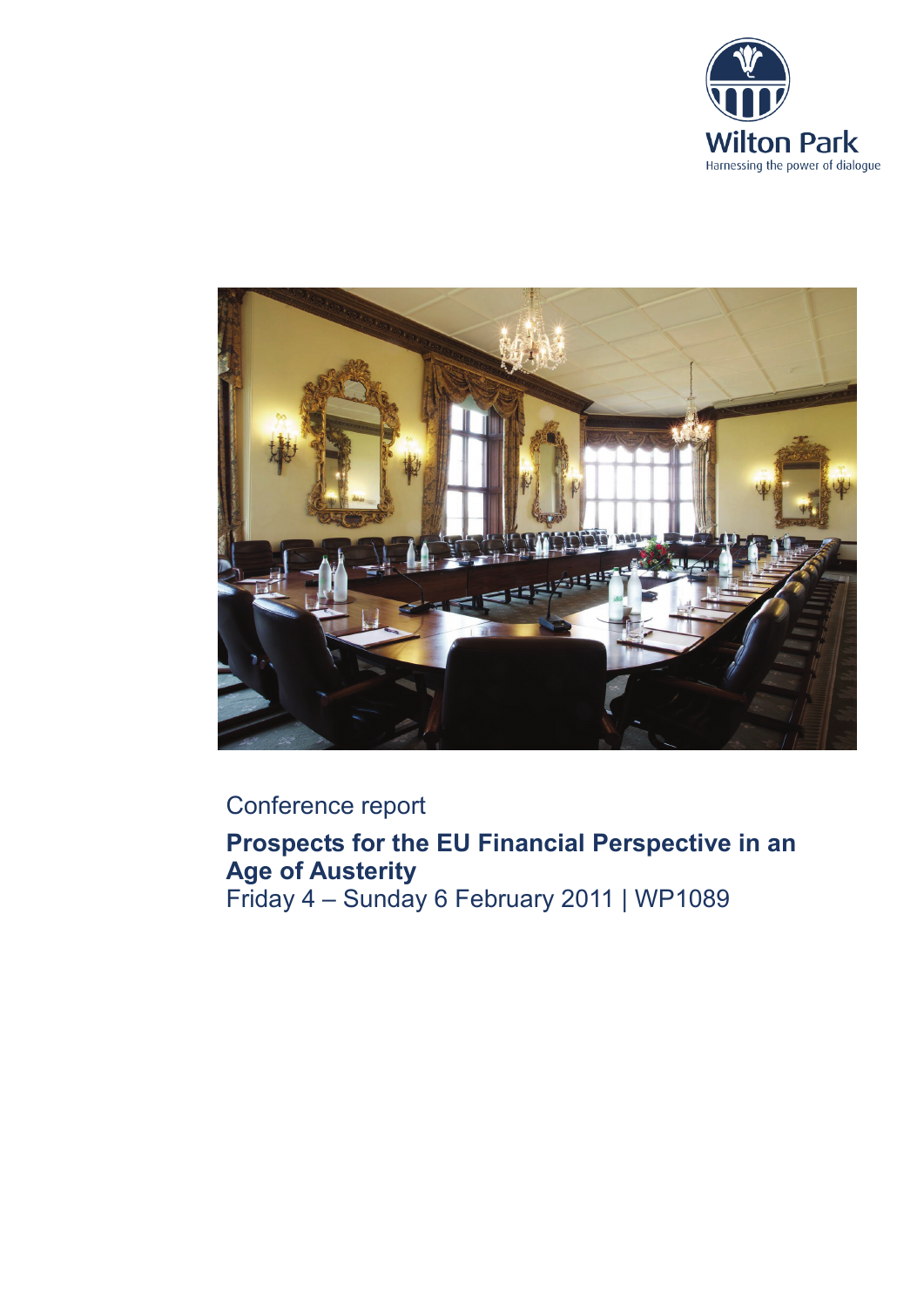

# Conference report

# **Prospects for the EU Financial Perspective in an Age of Austerity** Friday 4 – Sunday 6 February 2011| WP 1089

# **Key points**

- Fundamental change in the next European Union (EU) multi-annual Financial Perspective (budget) is unlikely. The next Financial Perspective is likely to be more of the same and slightly larger in absolute terms.
- The EU budget is unlikely to be fully fit for  $21<sup>st</sup>$  century challenges as the preoccupation with net balances and *juste retour* arguments are likely to continue. The relative size of agriculture in the next budget is likely to decline slightly while expenditure in small areas, such as Research and Development and External Action, are likely to increase. The 'budget' should be more flexible to enable the EU to act more effectively and deliver across budget chapters.
- Many regard setting a reduced budget now in light of the current austerity is unlikely to be appropriate, given the next Financial Perspective may extend for several years beyond the impact of austerity.
- There is however a case for possibly shortening the duration of the next Financial Perspective, and factoring in longer term relatively low growth.

## **Introduction**

1. The degree to which the next European Union (EU) budget should be affected by the current austerity in several Member States formed a central theme in this Wilton Park conference. The background is perhaps best encapsulated in a December 2010 letter from five heads of government to Commission President Barroso: "European public spending cannot be exempt from the considerable efforts made by the Member States to bring their public spending under control... payment appropriations should increase, at most by no more than inflation over the next financial perspectives ... improved European spending efficiency, accurate tracking of commitment appropriations, seeking out where we can gain economic leverage and simplifying the financial framework (can help)".

2. In terms of both size and functions, the EU budget is hardly comparable with Member State budgets. EU spending constitutes about 2% of overall public expenditure in the EU. In contrast, federal budgets in the US and Canada were respectively 62% and 39% of total government expenditure in 2008. In absolute terms, the 2007-13 Multi-Annual Financial Framework (MFF) provides for €976 billion in commitments, or 1.11% of EU Gross National Income (GNI), and payments total €926 billion (1.05% of EU GNI). In 2011, €141.9 billion in commitments and €126.5 billion in payments (1.01% of EU GNI) are forecast. In terms of percentage of GDP, national government revenue was almost 50% in France, 46% in Italy, 42% in Germany, 41% in the UK and just under 40% in Poland in 2008 (itshould be noted national budgets of course have different purposes and focuses).

3. The EU budget is highly controversial, not least because it is seen to be complex, opaque, inter-governmental, remote and hence ostensibly less legitimate. The EU budget largely funds areas which many consider do not address key 21<sup>st</sup> Century challenges. For example, agriculture only constitutes 1.8% of EU Gross Domestic Product (GDP) yet

*"The challenge is not to spend more but to spend better""*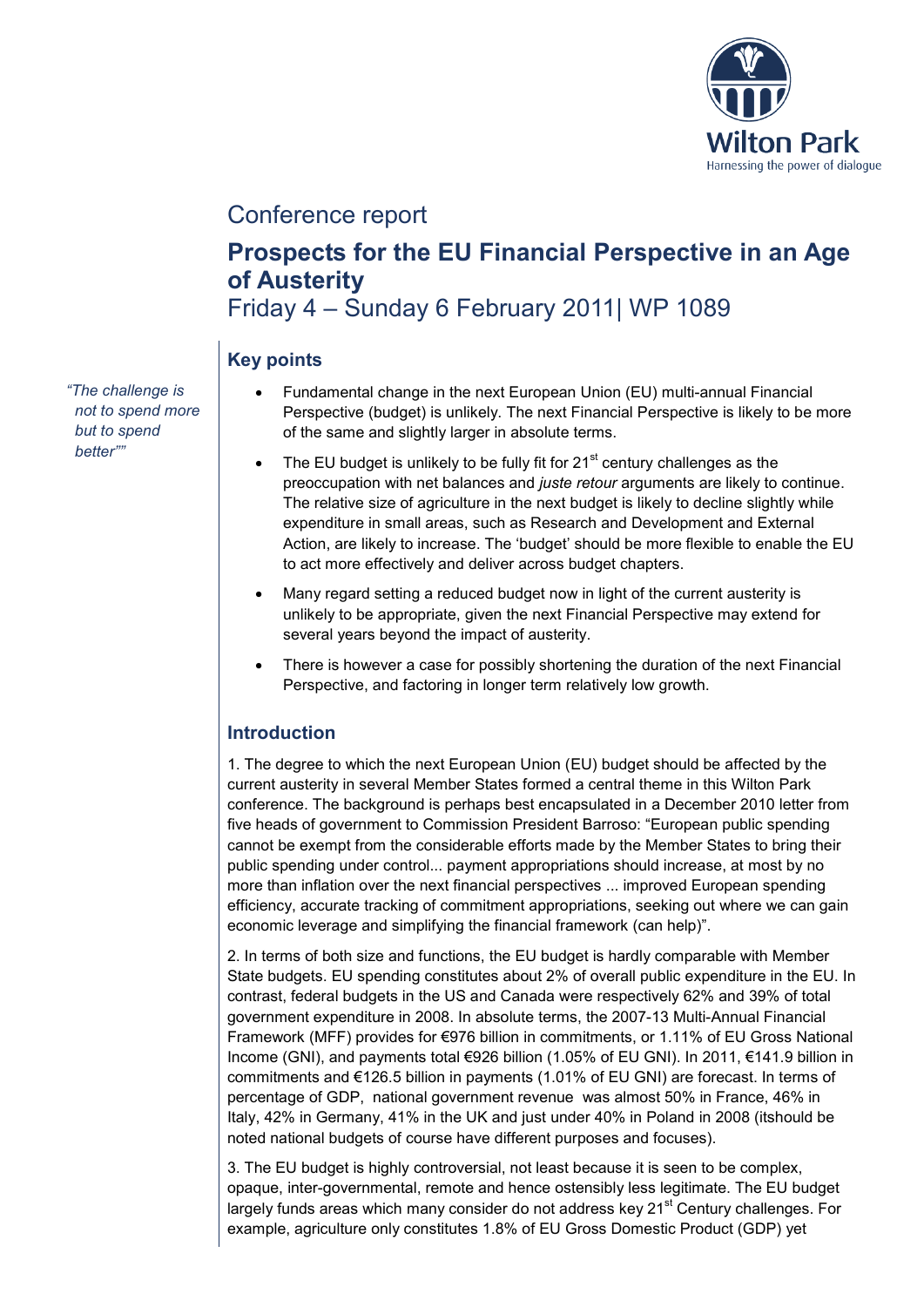receives 41% of the EU's 2009 budget. The Common Agricultural Policy (CAP) does not benefit small farmers but multinationals and high net worth individuals. Critics of the EU budget point to the high salaries paid to EU staff (for example, senior officials in the European External Action Service (EEAS) are paid almost twice what UK ambassadors receive). EU funds are often unused, and the Court of Auditors finds many irregularities. Research budgets have produced limited results, and large projects such as GALILEO and the International Thermonuclear Experimental Reactor (ITER) have experienced substantial cost overruns. The EU should draw a line under failure, as for example the UK did with its Nimrod project. The EU Commission's budgeting process lacks centralised discipline with each Directorate General making its own plans. Lastly, the EU should use its funds to leverage more co-financing from the private sector and other sources.

4. Many acknowledge the EU budget's shortcomings but argue that looking at the EU budget solely in terms of accounting principles does not provide the full picture. There are substantive off balance sheet benefits such as the EU's contribution to 60 years of peace in Europe, and its role in fostering greater pan-European prosperity through the institutions, policies and rules that underpin a Single European Market of half a billion consumers. Net contributors to the EU budget, far from losing money by supporting poorer countries and regions, gain through the resulting creation of demand for exports and related jobs. If waste in EU institutions is the concern, one should not forget considerable waste at all levels of government in Member States.

5. The Commission published its Budget Review in October 2010, and consultations are underway before the European Council and SURE Committee respond in Spring 2011. By 1 July 2011, the Commission will present its proposals for the next MFF and Own Resources (OR), and Member States will have to agree the next financial framework in 2012.

#### **Structure**

6. The Treaties underpinning the EU and its evolution impact considerably on the structure of the EU budget. This explains the large shares of agriculture and cohesion, and the absence, for example, of any allocation for military spending. EU expenditure is dominated by agriculture (42% of which direct agricultural aids and market related expenditure constitute 30% and rural development, environment and fisheries constitute 11%), and cohesion (30%). Other areas of expenditure are: competitiveness (10%), administration (6%) and the EU as a global partner (6%). Agriculture has fallen from about 60% of the budget in 1988 to 42% in 2009, whilst cohesion expenditure will increase from about 24% in 1988 to 36% in 2013. The highest growth rates are for Research & Development (R&D), Trans-European Network (TENs), and the EU's external role.

7. The MFF's budgetary discipline and predictability is achieved through overall and sectoral ceilings and the requirement that expenditure has to be based on EU legal foundations. The budget reflects trade-offs between a growing number of Member States, the European Parliament and a wide range of interested sectors. It allows innovations where possible: programmed budgetary expenditure has been complemented by ad hoc instruments (emergency aid, solidarity fund, globalisation adjustment fund) with EU OR (revenues) serving as collateral to support crisis stabilisation mechanisms.

8. The EU budget has to balance predictability and flexibility. Financial frameworks have bought 'budgetary peace' and ensured strict financial discipline and medium-term predictability. However, the past decade in particular reveals how exposed the EU is to sudden developments, and the limited role it can play. Expenditure mechanisms therefore need to be more flexible to react to unforeseen circumstances and changing priorities. The amount made available for climate change (€150 million between 2010 and 2012) illustrates how the EU's budget does not play a role commensurate with its ambition. It is not only a question of inflexibility and limited funding, but also the slow response of EU Governments. For example, there have been recurrent shortfalls with regard to Palestine which have had to be addressed *ad hoc* rather than through a more structured approach.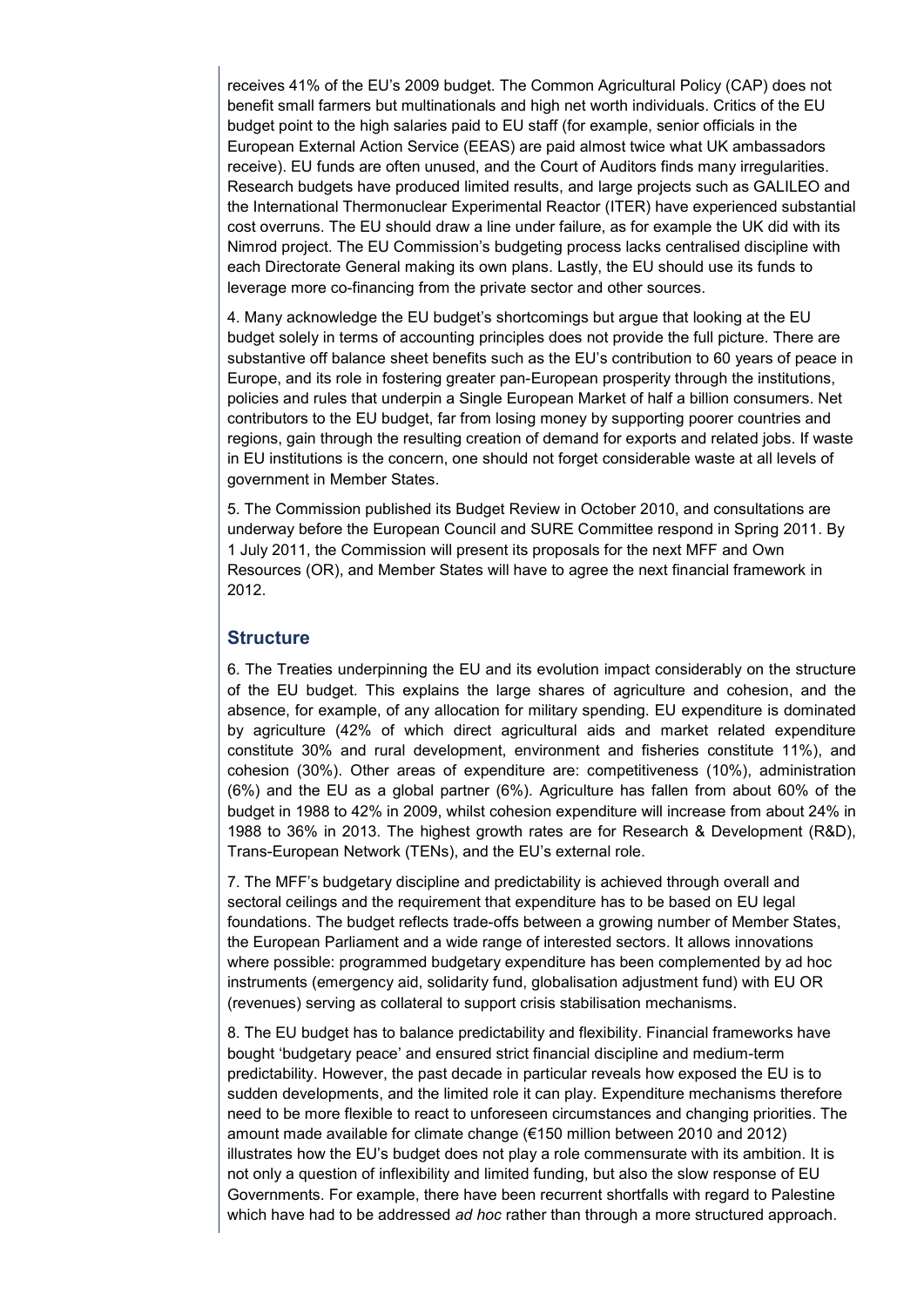However, flexibility has been possible in some areas though these were difficult to negotiate. . For example, in 2007-9, €8.4 billion was available for GALILEO, food aid and the European Economic Recovery Plan (EERP). The EU's response to the earthquake in Haiti and floods in Pakistan has been efficient and generous.

9. There has also been an excessive focus on 'net balances' or *juste retour* logic which preallocates expenditure. The *juste retour* approach of how much any Member State receives in return for its contributions should become less prominent. The question though is not always what a Member State receives, but what it contributes. If net contributions were to be reduced, there is a risk of Member States receiving little back. If the considerable macroeconomic and cohesion benefits of the EU budget were given greater prominence in debates, the *juste retour* approach may have less weight. However, given the pressing need to reduce national deficits, especially in an era of austerity, this appears unlikely.

10. Many Member States continue to advocate change in the composition of budgetary expenditure to enhance relevance and added value. Economic and social cohesion should remain one of the budget's key aims, but so should growth enhancing investment in R&D, pan-European networks and infrastructure. To achieve this, CAP expenditure would be reduced in real terms; cohesion spending allocated to poorer regions in richer countries would be reduced, and private sector investment should increasingly be leveraged. While the case for a strategic reassessment of the budget's priorities remains, any change in the composition of the budget needs to be complemented by ever more efficient management.

## **Size of the Budget in an Era of Austerity**

11. The EU budget is equivalent to only 1.2% of the EU's GNI which is small compared to the size of national budgets. The EU budget has, in fact, been relatively well controlled while many national budgets are experiencing large deficits because by law the EU budget by law must be balanced (accordingly the EU budget actually runs a surplus of around  $\epsilon$  5 billion a year which, as unspent funds, is returned to member states). The EU budget, which increased 3.2% per annum in the past decade, has expanded less than Member State budgets. For example, the UK's own budget increased 7.8% per annum and EU 27 national budgets increased on average 4.9% per annum over the same period. Given EU Gross GNI increased 3.4% per annum, the EU budget grew less than average EU GNI, even in spite of the major enlargement to Central Europe.

12. The difficult budgetary position of many Member States will affect the EU budget for at least the medium term. The question is if all national budgets shrink, should the EU budget be reduced as well? Some maintain the long term sustainability of public finances must not be undermined, and cuts across almost all expenditure lines are needed. The UK Treasury (finance ministry), for example, in the course of its domestic spending review has sent letters to departments outlining up to 40% cuts in expenditure over the next four years. Without political direction, budgeting becomes a shopping list exercise. Savings are needed, and ceilings can deliver it.

13. Many though maintain there is no obvious reason why the necessary reduction in current national spending should have an automatic impact on the EU budget. The size of the EU budget should be retained because the considerable bulk of current expenditures and unfunded entitlements fall solely within national competences. In spite of the prevailing austerity, and some calls to reduce the EU budget's size, many believe its size will remain about the same.(this is not public information.)

## **Reforming Expenditure**

14. When considering increasing or decreasing the size of the EU budget, it is important to consider the scope for reform in respective expenditure items. Any fundamental review of EU policies should ask: why is there a need for an EU public policy in this area? What areas need a public policy and to what degree should they be common? To what extent should it be financed by a common budget?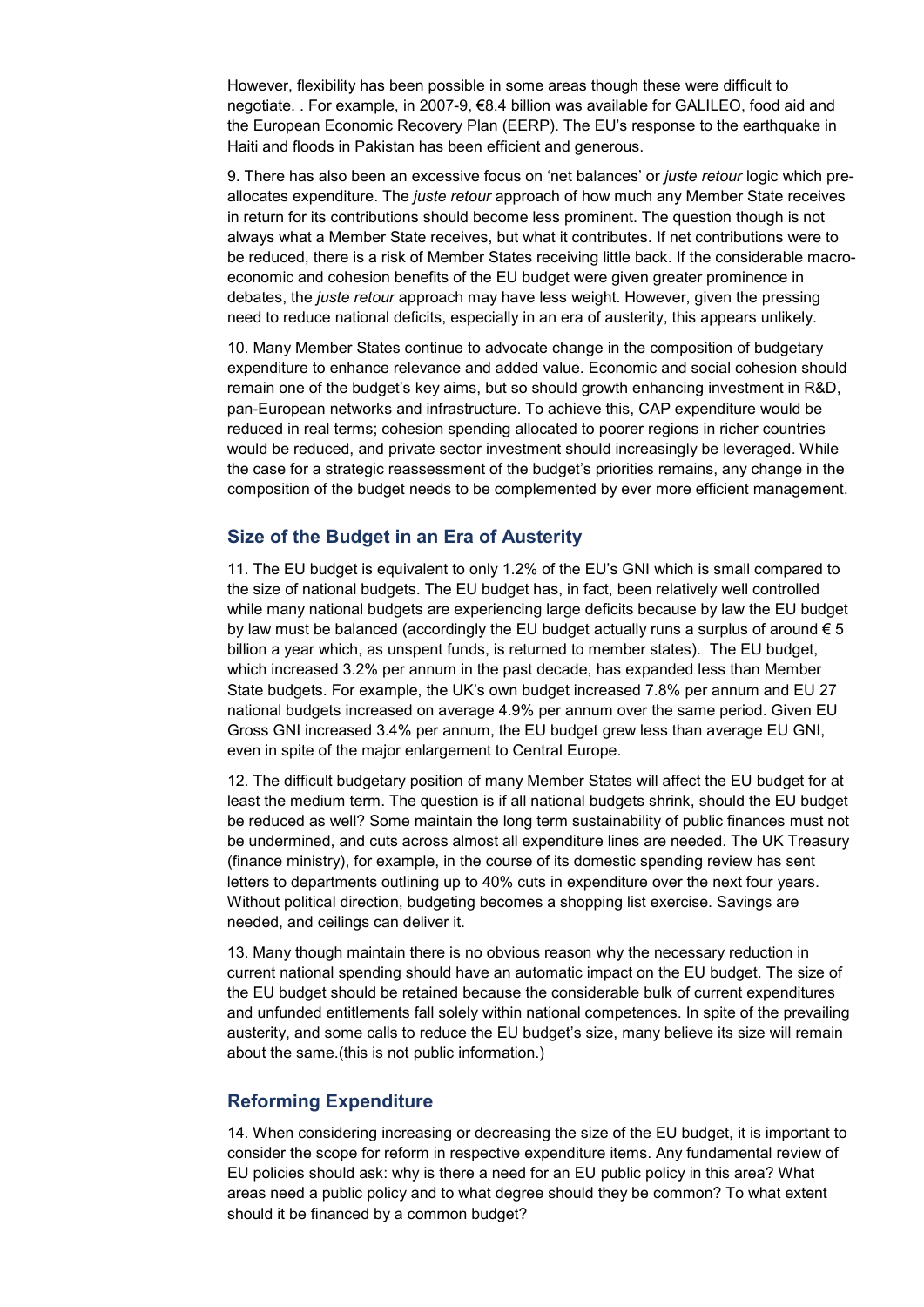15. Some maintain the debate should focus less on spending levels, and more on looking at EU and national budgets in tandem. The EU budget could be financed more intelligently through:

- a. greater flexibility across budget chapters
- b. refocusing all existing spending policies to maximise contributions towards meeting Europe 2020's goals of smart growth for an economy based on knowledge and innovation; sustainable growth which is more resource efficient and greener, and inclusive growth fostering high employment and social and regional cohesion;
- c. concentrating funding on investments for the future, notably in the areas of skills, research and innovation, energy and sustainable transport;
- d. linking the EU budget to strengthening the EU's economic governance;
- e. continuing efforts towards making EU programme delivery systems more userfriendly, simple, performance-related and efficient whilst maintaining high standards of accountability;
- f. looking at EU spending programmes comprehensively, not least by considering their costs in terms of administrative expenditure at EU and Member State levels, and also by looking at how the benefits of spending in one Member State can produce benefits in others.
- g. making wider and more systematic use of innovative financial instruments including EU project bonds, notably for financing large-scale cross border investments in energy, transport and telecommunications
- h. seeking increased efficiency and performance in EU institutions own administrative resources and identifying ways to meet new challenges from within existing resources.

16. In the medium term, EU spending in Eurozone members is likely to be more conditional on national compliance with the Stability and Growth Pact, and mechanisms such as the European Financial Stability Facility (EFSF) and European Stability Mechanism (ESM), which will have greater ability to constrain national borrowing. The current size of the EFSF implies an average level of guarantees of more than 4 % of GDP of participating Member States. The more a country contributes to the EFSF or ESM, the more it will assume the risk of others, and have greater influence on other Member State fiscal policies.

17. The dominance of grants in EU expenditure is costly and limits the ability to leverage funds from other sources. Financial instruments linking EU funds with loans and private sources are rare. New financial instruments, largely entrusted to the European Investment Bank (EIB), for example the Risk Sharing Finance Facility, can produce substantial leverage effects. The budget should, therefore, be used more to leverage investment through: new financial instruments blending grants and loans from the EIB, European Bank for Reconstruction and Development (EBRD) and Member State development banks and public-private partnerships (PPPs). The EU could guarantee bonds issued by the EIB or private companies, and create another guarantee fund under the EU budget. Performance based budgeting can link financial support to specific, measurable, achievable, relevant and timed objectives. There should be incentives for programme managers to underspend and add value (i.e. merge projects).

*" Relevant quotes if applicable"*

### **Common Agricultural Policy**

18. Three break out groups were mandated to identify actions which could be taken forward in the two largest areas of expenditure (agriculture and cohesion policies) and in one area where there is generally believed to be a need for additional expenditure (investing in green R&D).

19. The CAP has three principle objectives: viable food production; sustainable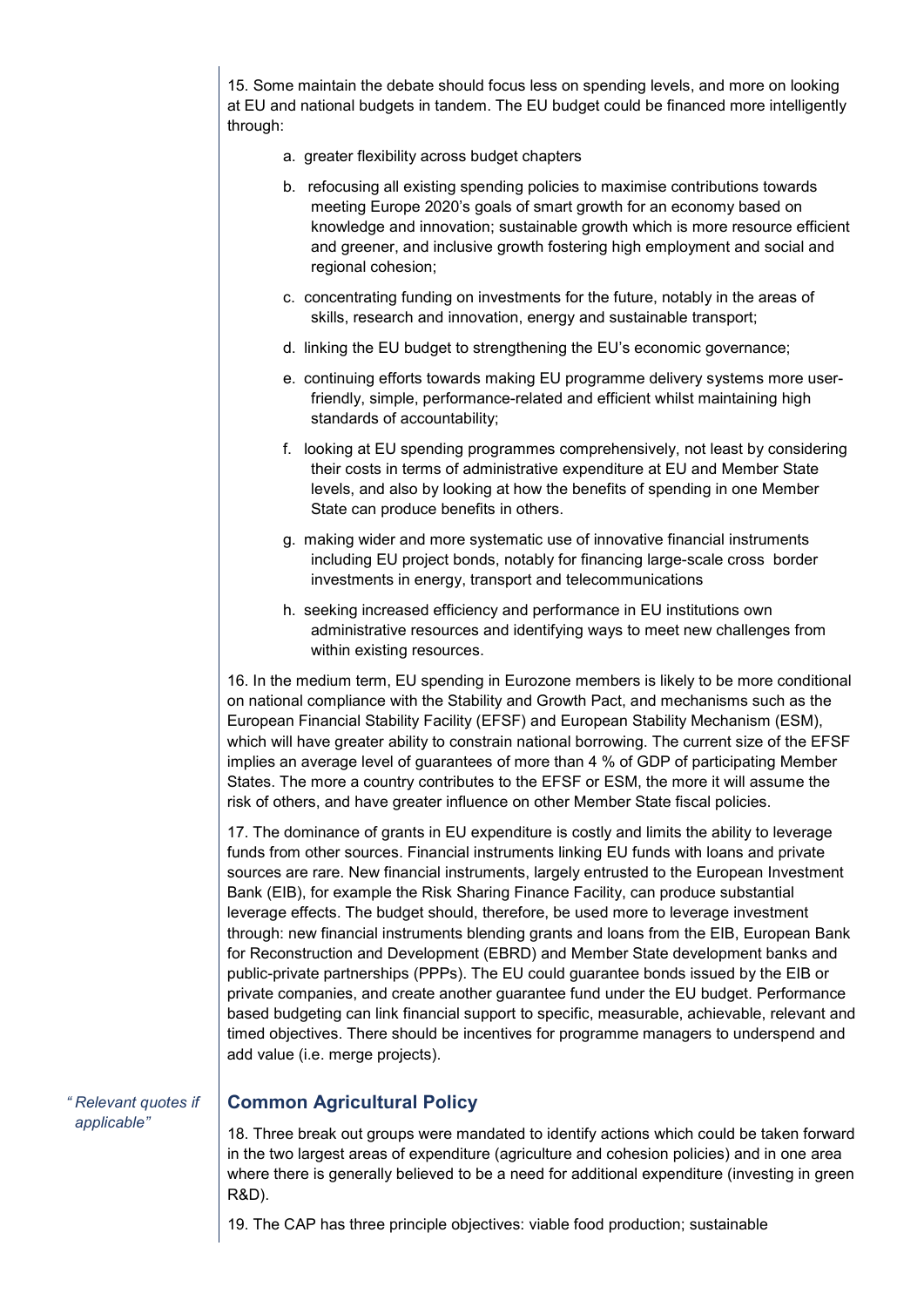management of natural resources and climate action (environmental public goods, green growth through innovation, climate change mitigation and actions for adaptation), and maintaining the territorial balance and diversity of rural areas (to support rural employment and maintaining the social fabric of rural areas).

20. Some argue agricultural policy should be renationalised but many believe it is dangerous to do so as it would infringe the Single Market, end the common support framework and endanger the EU's common commercial policy. Leaving aside detrimental internal effects, externally renationalisation would make it even more difficult to conclude international trade agreements.

21. Although many agree the CAP needs fundamental reform, agriculture is gradually being liberalised. Further reductions are not as simple as commonly presented. Often areas considered as a potentially ripe for reform are difficult to change from the political point of view. However, the group identified four possible reforms:

- a. remove direct payments from the CAP but maintain a common policy. Direct payments could be gradually phased out over the next three Financial Perspectives;
- b. in lieu of payments, give some security to farmers. As direct payments *inter alia* act as a buffer against price changes, a safety net (to keep intervention measures in place, even if not active) could be retained for use during, for example, crises;
- c. develop a toolkit for risk management;
- d. develop the Rural Development Policy (second pillar of the CAP).

Competitiveness could be increased through innovations, income diversification, keeping rural areas viable and further forestation.

## **Cohesion policy**

22. There are two streams of structural cohesion funds: cohesion funds earmarked to assist the integration of Spain, Greece, Ireland and Portugal to improve their competitiveness and to meet the challenges of Economic and Monetary Union (EMU), and secondly funding for regions in all Member States whose GDP is less than 75% of average EU GDP.

23. Cohesion policy enhances the solidarity and competitiveness of the EU. In the past decade, cohesion policy has *inter alia* created one million jobs and connected 20 million to the supply of clean water. It has generated higher GDP and has helped mitigate the impact of the financial crisis. However, many new, and even old, Member States have experienced problems using cohesion funds. For example, the Netherlands wants cuts in the size of the EU budget, in part because it has the worst structural funding absorption rate.

24. Cohesion policy needs to be better co-ordinated and implemented, and aligned with other EU policies. Six specific actions to improve cohesion policy include: a. simplification of objectives and user funds to make policy and delivery more effective; b. allowing funding to flow to poorer regions in poorer, rather than richer, Member States; c. linking a certain percentage of structural funds to meeting EU 2020 objectives of creating roughly 15 million new jobs by 2020 and increasing public and private R&D investment by about one per cent of GDP; d. keep the current co-financing system with ratios varying according to project and country so differentiated rates apply; e. linking projects to national structural economic reform programmes, and f. using alternative ways of funding, such as innovative finance and leveraging more private finance, to reduce reliance on grants.

## **Investing in Green Research and Development**

25. Large projects need to be part of the European dimension but do they necessarily need to be part of the EU budget? Clean energy technologies are unlikely to develop without some government support, whether in the form of grants, tax breaks etc. Typically, capital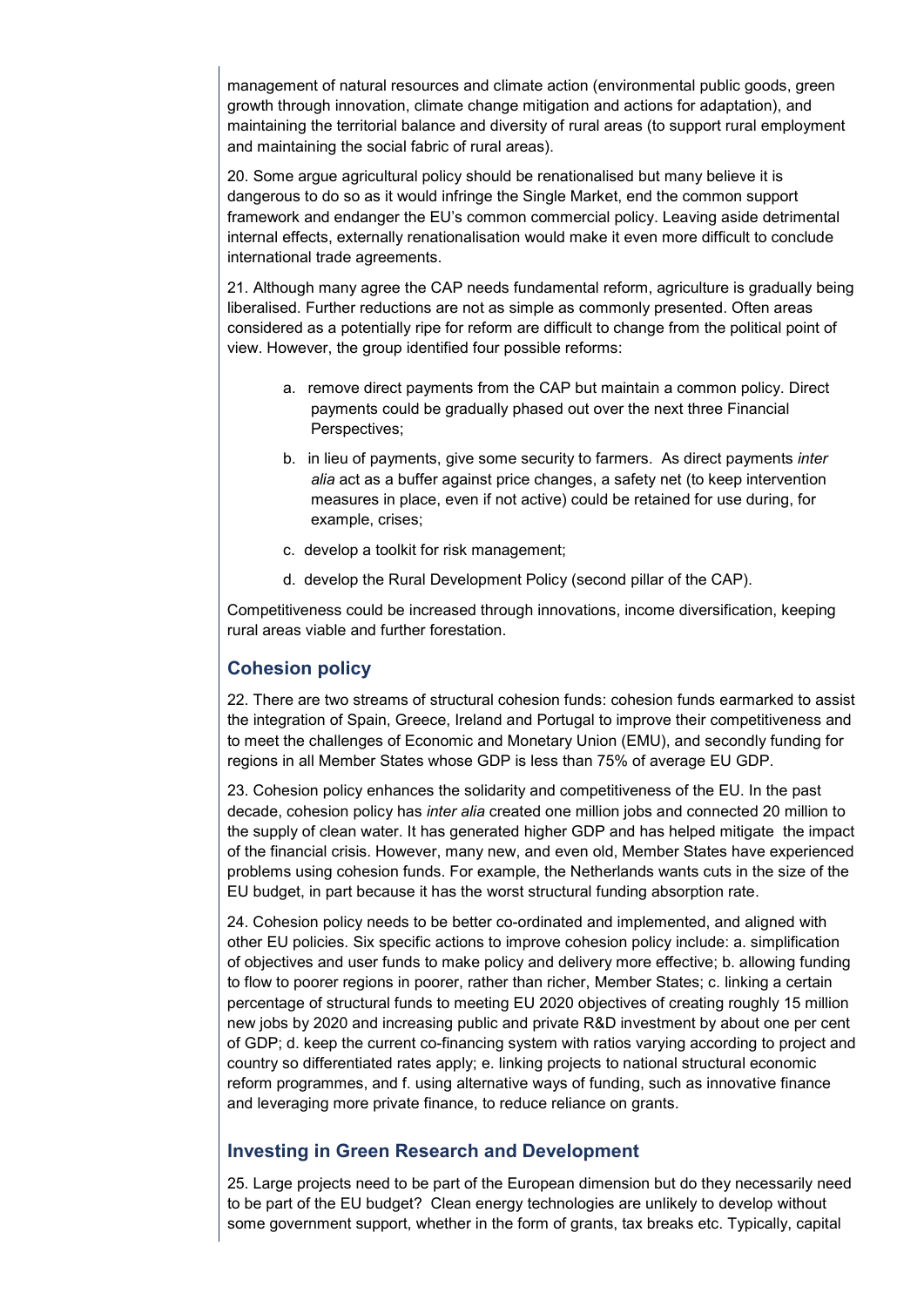intensive investments, such as generating green technologies, face substantial economic, technological and regulatory uncertainties.

26. A balanced portfolio of R&D projects funded from the EU budget needs to be designed to facilitate acceleration of decarbonisation to reach mid-term 2020 climate objectives, and to develop a diversified technology mix to meet 2050 objectives.

27. Cooperation and coordination among Member States and EU support policies will have to be improved. For example, initiation of European Energy Research Alliances (aimed at realising pan-European R&D pooling national and EU resources) is a step in the right direction. Grants should be an instrument of last resort. Competition for funds should be encouraged whenever possible. Public funding should be output driven whenever suitable with engagement of private innovators. Projects with high costs might require the provision of at least part of the funds upfront. Institutions set up to allocate funds need to be lean and flexible enough to avoid institutional inertia and lock-in.

28. The group identified six priorities for advancing green goals within the context of the EU budget:

- a. create a better balance between loans and grant, using more public-private partnerships and better use of the EU budget as a guarantee to private enterprise, with rollover funds for start up ideas;
- b. integrate SET with other EU resources and policies (state aid rule revision), i.e. less onerous procedures and competition between funding pots/prizes;
- c. make public financial support less technology specific and leaving decisions to the market, i.e. not pick winners:
- d. regulate first, fund second (e.g. EERP in Estonia);
- e. implement climate change mainstreaming/proofing (not a tick box exercise) into policy making with rewards and sanctions, and f. internationalise ITER, and have stand alone enterprises outside the EU budget.

#### **Own Resources**

29. When considering reform of the EU budget, the structure of expenditure, revenue (OR) and corrections have to be considered together. Treating one issue independently of the others will not advance reform. The shape of expenditure and revenue are closely connected, with some arguing that expenditure should be decided first and then apportioning revenues.

30. The treaty provides that (without prejudice to other revenue) the EU budget is to be balanced and financed wholly from own resources (OR). In other words, the EU budget is not allowed to undertake deficit spending. The EU's budget is therefore predictable and stable from a financial point of view; has sufficient resources; and its direct link to national budgets provides strong incentives for budgetary discipline.

31. In 2010, the bulk (76%) of revenues came from GNI-based resources of Member States while 12% came from traditional OR (e.g. customs tariffs), 11% from Value Added Tax (VAT)-based resources and 1% from other sources. The GNI-based resource was introduced to match Member State payments to their ability to pay. So richer countries pay more but there are some budgetary corrections on the revenue side resulting in France being the largest contributor paying 20% of the EU budget, followed by Germany (18%), Italy (15%), Spain (11%), and the UK (8%). l32. In the 2007-13 Financial Multiannual Framework, there are three different types of budgetary corrections: a. the UK correction as agreed at Fontainebleau in 1984 remains with the basic principle unchanged, namely to reimburse the UK 66% of the difference between what it pays and what it receives ; b. Austria, Netherlands, Germany and Sweden limit their contribution to the financing of the UK correction and have a reduced VAT resource rate. The Netherlands and Sweden also have a gross reduction in their GNI resource contribution; c. some countries such as Spain,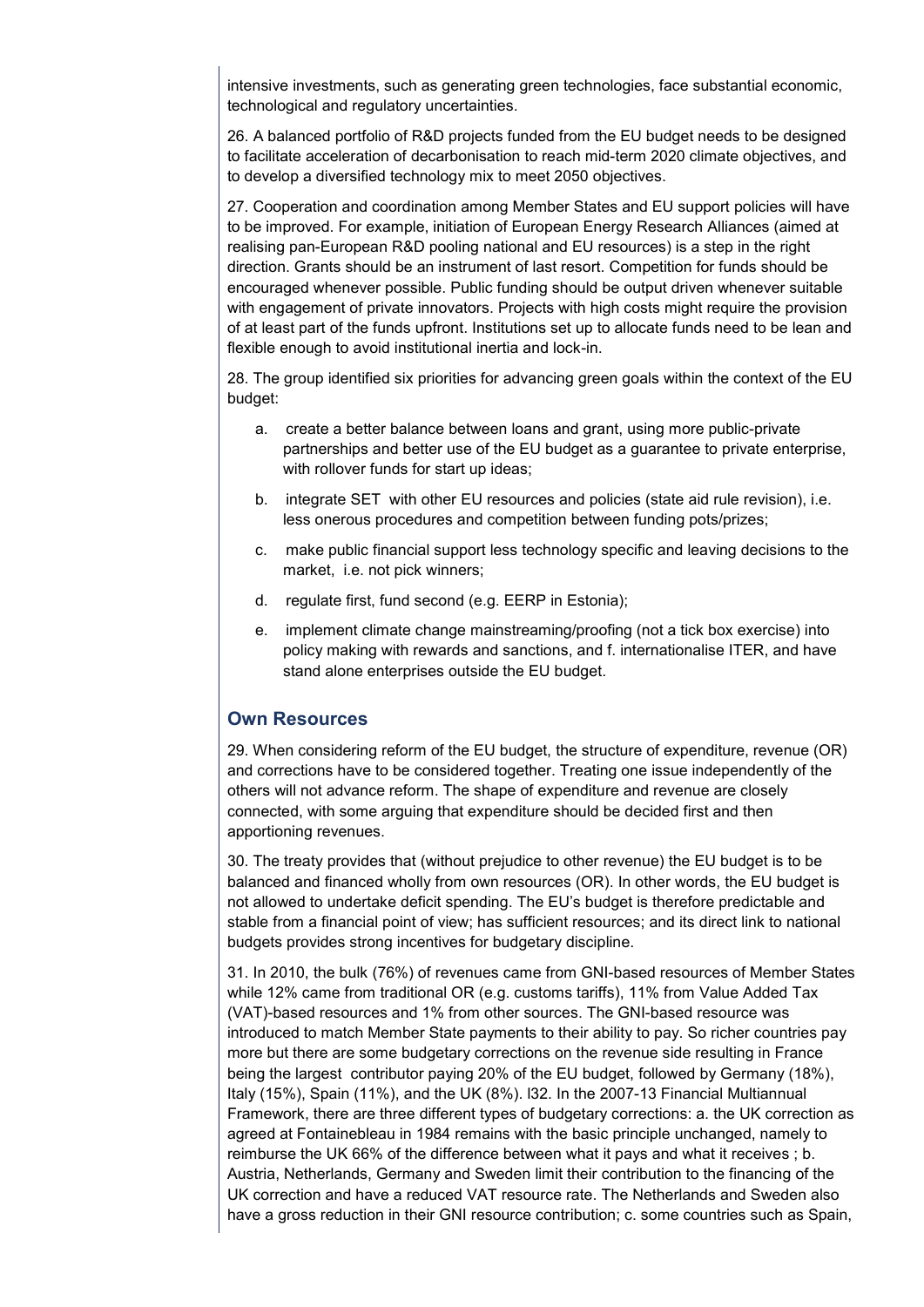Italy and Poland receive compensations from the expenditure side such as the Farm and Food Policy Project (FFPP) agreement which is full of transitional arrangements, administrative and opportunity costs, and allocation according to EU regulations which make it difficult to use. However, many do not agree that expenditure should be seen as compensation for revenue distortions.

33. The EU budget is regarded as overly complex and opaque as it relies too much on national budgets and is largely disconnected from EU policies. Revenue gathering often imposes penalties on small countries, and is inefficient given corrections are needed. The current system obliges smaller and less affluent countries to pay more as a percentage of GDP (net of the UK rebate and TOR) than larger and more affluent countries. For example, Latvia, Lithuania, Romania and Slovenia pay just above 1 % of their respective GDPs while the Netherlands pays 0.27% of GDP, the UK (0.49%), Sweden (0.50%), Germany (0.72%), Italy (0.92%), and France (0.99%) of GDP.

34. Many Member States therefore consider the system unfair either due to their net contribution, correction mechanisms, and the pressure to pre-determine in which Member States receive certain categories of expenditure. The process of funding the EU therefore increases tensions between Member States. Some therefore believe OR is in urgent need of deep reform. However, some argue discussions on reforming OR during the negotiations will not feasible as the matter should have been addressed three years ago.

35. The absence of concrete proposals for new OR since 1988 indicates how difficult reform is. New proposals from the Commission will require careful preparation and strong support at all levels. Criteria should not just be technical, but also reflect a high degree of political pragmatism. The EU should ideally find an autonomous resource that would not need to be collected by Member State administrations. The issue of autonomy should not be misunderstood as meaning a change of sovereignty regarding taxation. The power to raise taxes independently at the European level is not on the agenda under the Lisbon Treaty. The Commission is currently considering is a financing mechanism closer to that outlined at the outset of the European Community, such as duties collected from a common custom tariff.

36. Some suggest it may be simpler if Member States just made contributions as a straight percentage of their GNI, but others suggest eliminating the GNI resource or change the method of calculation. Any 'ideal' EU funding system should satisfy commonly agreed principles such as economic efficiency, equity, stability, visibility, simplicity, administrative cost effectiveness, regional neutrality, financial autonomy and sufficiency. None of the present EU resources fulfils all of these principles to the same extent.

37. A series of criteria for assessing the appropriateness of new OR are contained in the Commission's 2010 Budget Review:

- a. Delivering key policy priorities to implement the Lisbon Treaty, the *acquis* and help deliver the EU 2020 strategy;
- b. EU added value through application of the subsidiarity principle and complementarity between EU and national and regional budgets;
- c. a budget driven by results with performance budgeting, conditionality, simplified implementation;
- d. mutual benefits through solidarity, but wide distribution of benefits, enabling geographically concentrated interventions
- e. reformed financing of the budget requiring OR to be linked again to common policies, thus improving transparency and fairness.

38. New ORs contributing directly to EU objectives could create a bridge between the revenue and expenditure sides of the budget. A resource that is cross-border in nature should not be hard to identify. Resources for which bases are highly mobile across boundaries would be particularly relevant. New possible OR alternatives include: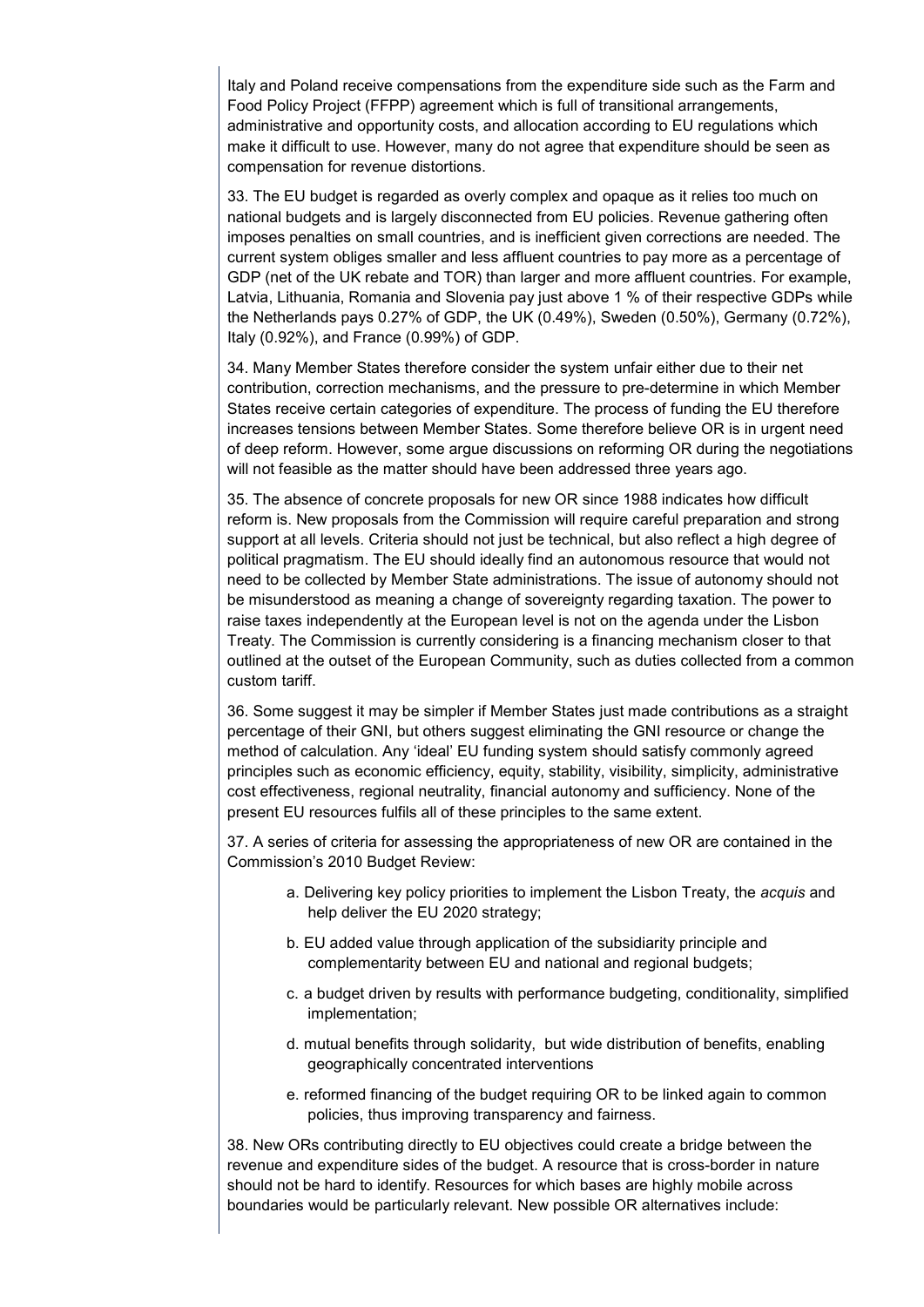- a. resource based on VAT has been long been favoured by the Parliament and Commission. Members could administer collection as now, thus limiting cost, but make it unsuitable as a fully autonomous resource. This resource would be visible to citizens as the share of tax accruing to the EU budget would be clearly indicated on each bill. However, this may make the EU more unpopular amongst citizens (see 39 below). Furthermore, VAT is a regressive tax;
- b. EU corporate income tax could create substantial efficiency gains and reduce compliance costs for companies operating across borders. Resources based on corporate income and energy would share the same advantages as the EU VAT in terms of buoyancy and collection but disadvantages in terms of visibility. However, it is uncertain whether it could be established in a reasonable timeframe. Coherence with reform of the energy taxation directive would need to be ensured;
- c. the proceeds from auctioning of greenhouse gas emission allowances could be transferred to the EU budget with a percentage revenue earmarked to Member States for climate and energy. Such a resource would relate closely to the *acquis* and could place climate change at the centre of budgetary negotiations. Commitments have already been made as to the use of parts of the revenue arising from auctioning. Geographic balance though may be a source of concern for some Member States. A levy on carbon dioxide emissions of €330 per thousand litres could raise €110 billion;
- d. a tax on the aviation sector could also relate closely to the *acquis*. However, the aviation industry may be particularly sensitive to charges, and setting a tax on aviation is difficult at the national level. A standard duty on flights of €1 per km could produce total estimated income of €12.8 billion;
- e. a tax on the financial sector may be the only popular new resource. However, legislators should proceed carefully given the complex technical issues and high risks emanating from the high mobility of financial institutions (notably headquarter relocations), market disruptions and the likelihood that new taxes may reduce the capital that banks have available for lending. Financial sector taxation at the rate of 0.1% could produce €20 billion a year.

39. In times of austerity, many consider it would be counter-productive to propose the creation of new taxes which could slow economic recovery. Introducing a new OR could raise anti-EU resentment especially given the issue of subsidiarity. Citizens are fed up with taxes and any new tax to pay for the EU, even if suddenly only more visible, is likely to be opposed vigorously. Furthermore, some of the largest Member States remain opposed to the creation of an 'EU tax'.

## **Conclusion**

40. Recent financial perspectives have lasted seven years, but the era of financial austerity suggests there is scope to think of a shorter period, perhaps 2 or 3 years. Setting the next MFF for several years after the period of austerity will have ended is unlikely to be appropriate. The EU needs a vision for the medium term that goes beyond the current crises. Others argue austerity may last longer, not only as the effects of the financial crisis continue but also given likely long-term low growth in the EU caused by an ageing population, relative under-investment and increasing competition from growth economies. There is also a strong argument for a new financial perspective to coincide with the five year terms for the European Parliament and Commission to ensure accountability.

41. The EU cannot continue to endure a situation in which its budget is not seen to benefit all. The young in particular need a new narrative outlining the case for the EU and its budget. Outreach activity, notably with national parliaments and improved communication with stakeholders and citizens, is indispensable.

42. The next Financial Perspective is likely to offer more of the same but be slightly larger